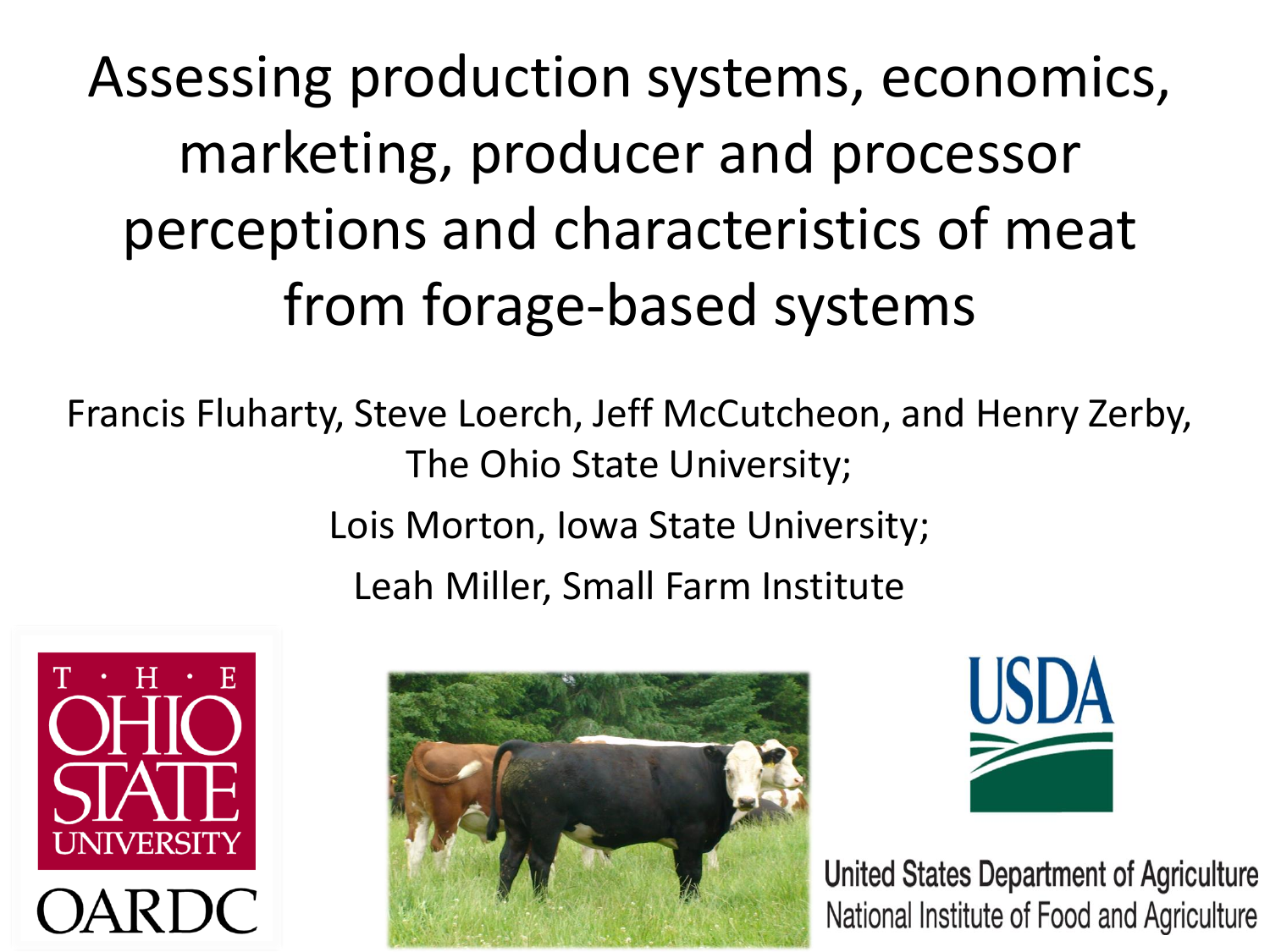# Background and Justification

- Small to medium sized family farms are at a disadvantage compared with large commercial farming entities if production efficiency is the measurement criterion.
- The economic prosperity of these small farms is important, as they are critical to rural economies and total food production in the United States.
- Grass-based finishing systems are uniquely well suited to small and medium sized beef and sheep producers.
- Due to an increasing consumer demand, the value of differentiated grass finished products is greater than that of commodity products in areas of high human population density.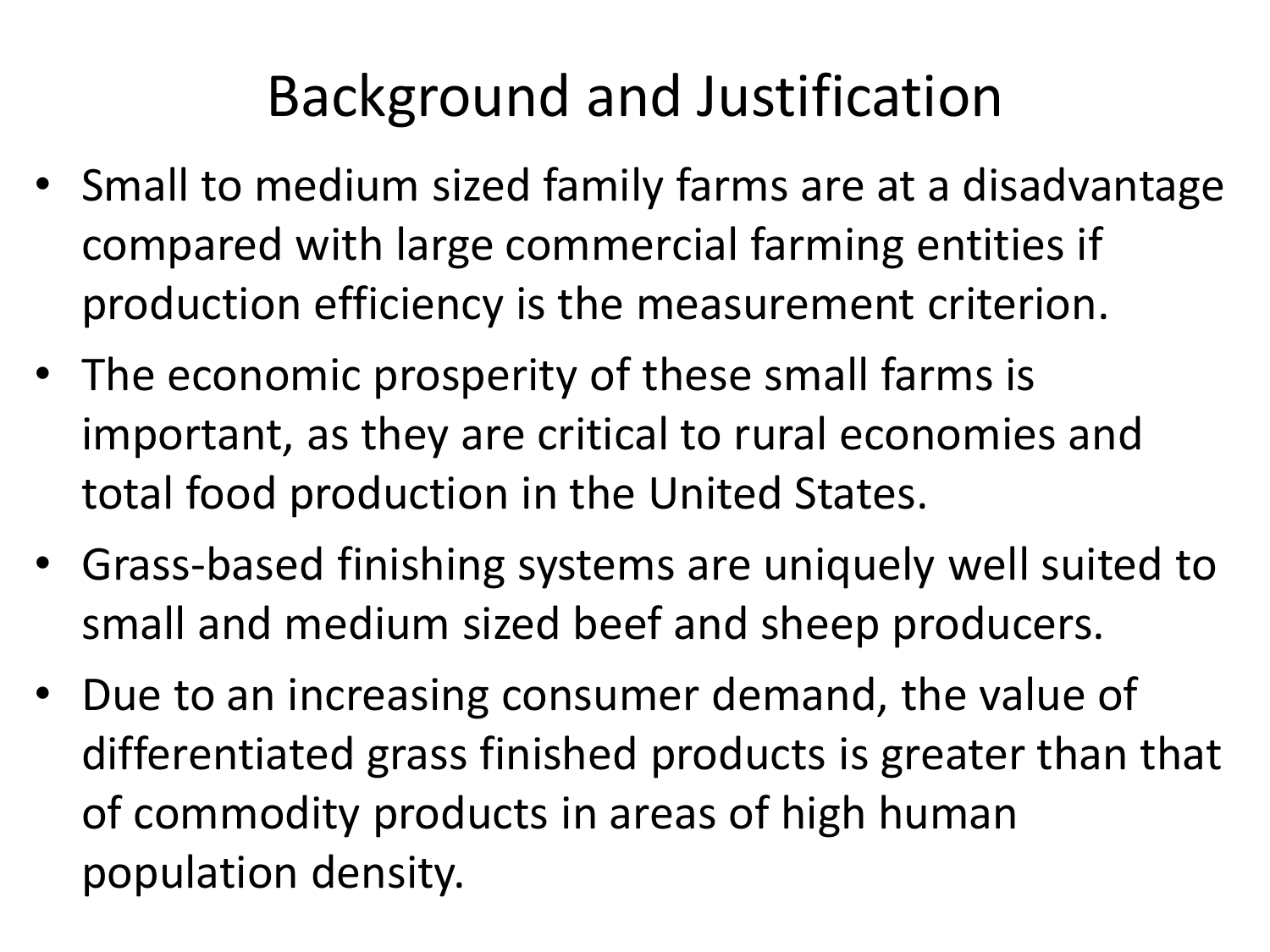# Goals

- Determine the current producer understanding of direct- and nichemarketing, e.g., organic, forage-based, local or natural meat product.
- Determine effects of novel forage-based beef and lamb finishing systems on: measures of animal production; measures of carcass quality and composition; and measures of production efficiency.
- Determine the effects of various forage-based management and nutrition options on the value and consumer desirability of the final beef and lamb meat products when compared with the same meat cuts produced by rearing animals in a confinement grain feeding system.
- Determine the effect of forage-based systems on farm profitability through comparative financial analyses of revenue, input costs (fixed and variable) and total returns.
- Determine the willingness of local, small-scale, State and Federally inspected, meat processors to work with niche or specialty meat producers.
- Based on results from the above goals, develop appropriate extension publications and curriculum for use by county educators and other nonprofits who work closely with forage-based small to medium sized farms.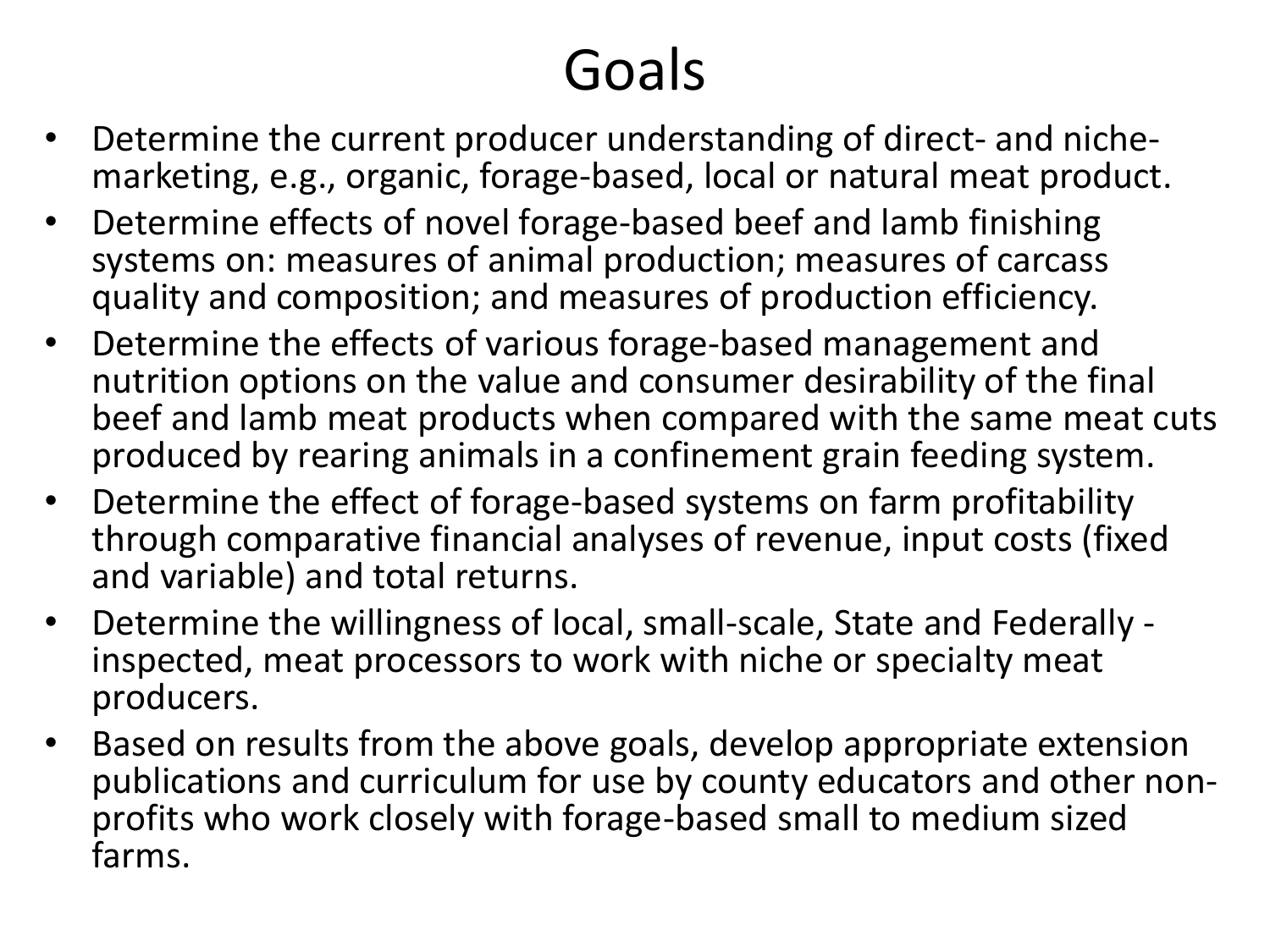In 2010, as part of the AFRI grant, a survey identifying the extent of grassbased beef and lamb production was sent to over 600 producers listed as active in county Extension databases in Ohio. Survey responses were received from 246 beef producers and 110 lamb producers.



The median age of Ohio residents is 37.9. The livestock producers in general are older people. The mean age of all producer respondents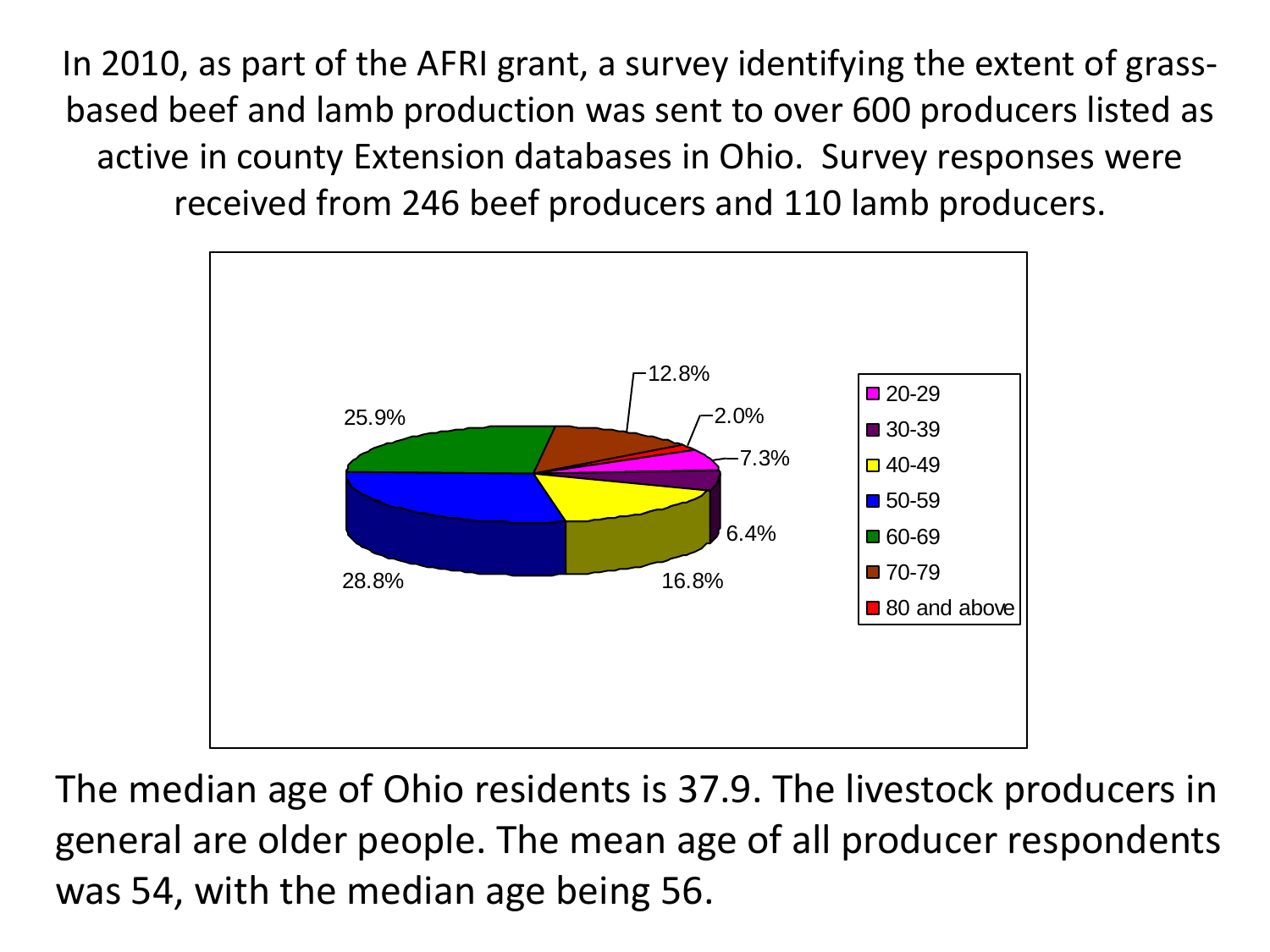# Beef Operation Information

|                                | Mean   | Media S.D.     |         |
|--------------------------------|--------|----------------|---------|
|                                |        | $\mathbf n$    |         |
| Total acres owned              | 219.67 | 151            | 268.405 |
| Acres owned in hay or pasture  | 74.5   | 41             | 94.778  |
| Acres owned in row crops       | 97.29  | $\overline{2}$ | 216.110 |
| Total acres rented             | 201.34 | 16.5           | 539.593 |
| Acres rented in hay or pasture | 62.47  | $\Omega$       | 340.450 |
| Beef cows                      | 28.25  | 17             | 38.080  |
| Feeder calves                  | 79.68  | 11.5           | 645.272 |
| Finished cattle/market ready   | 33.34  | $\overline{2}$ | 110.267 |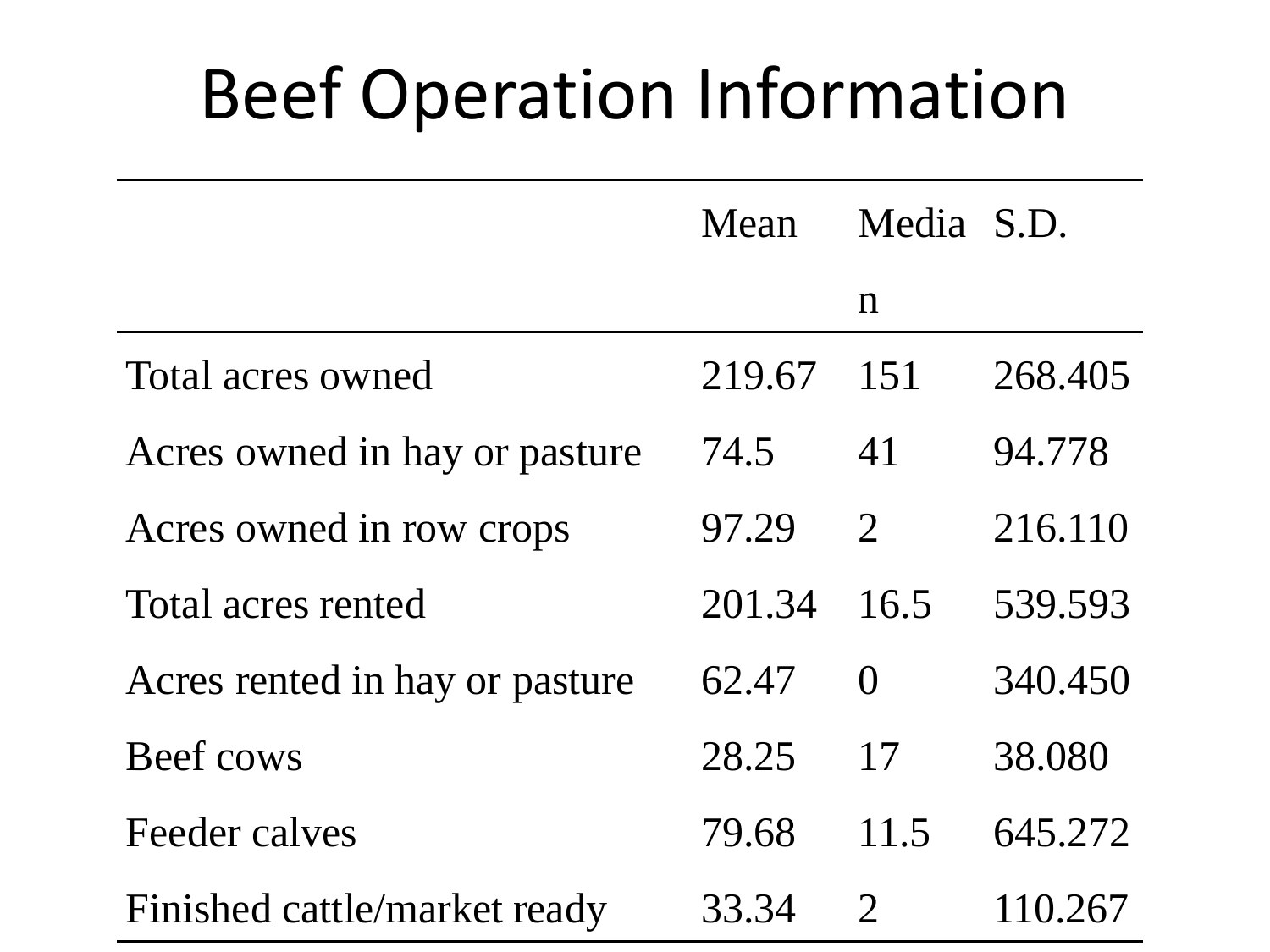## Which of these best describes your livestock management? (N=338)

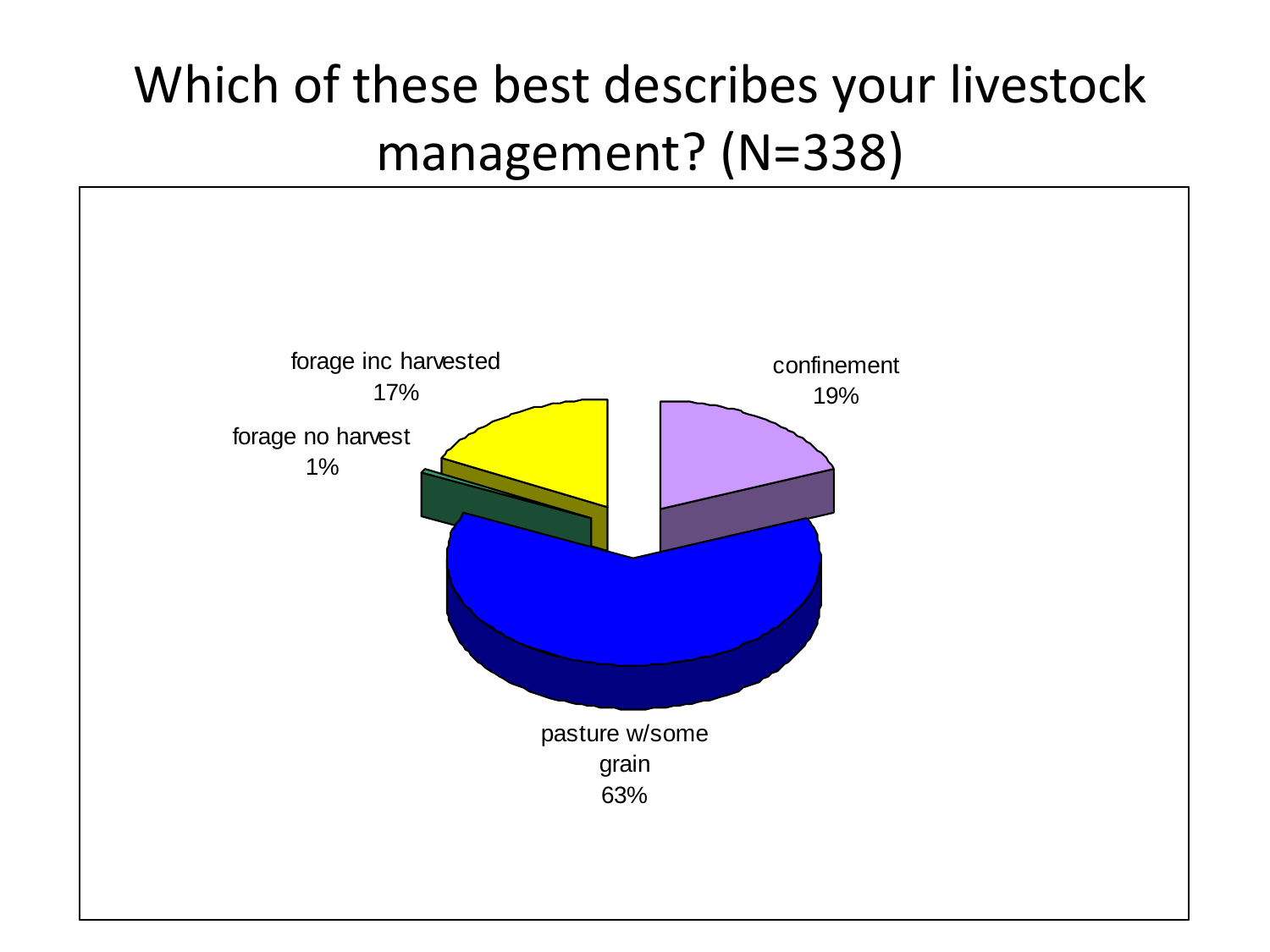#### What are the components of your current livestock rearing system? (N=344)

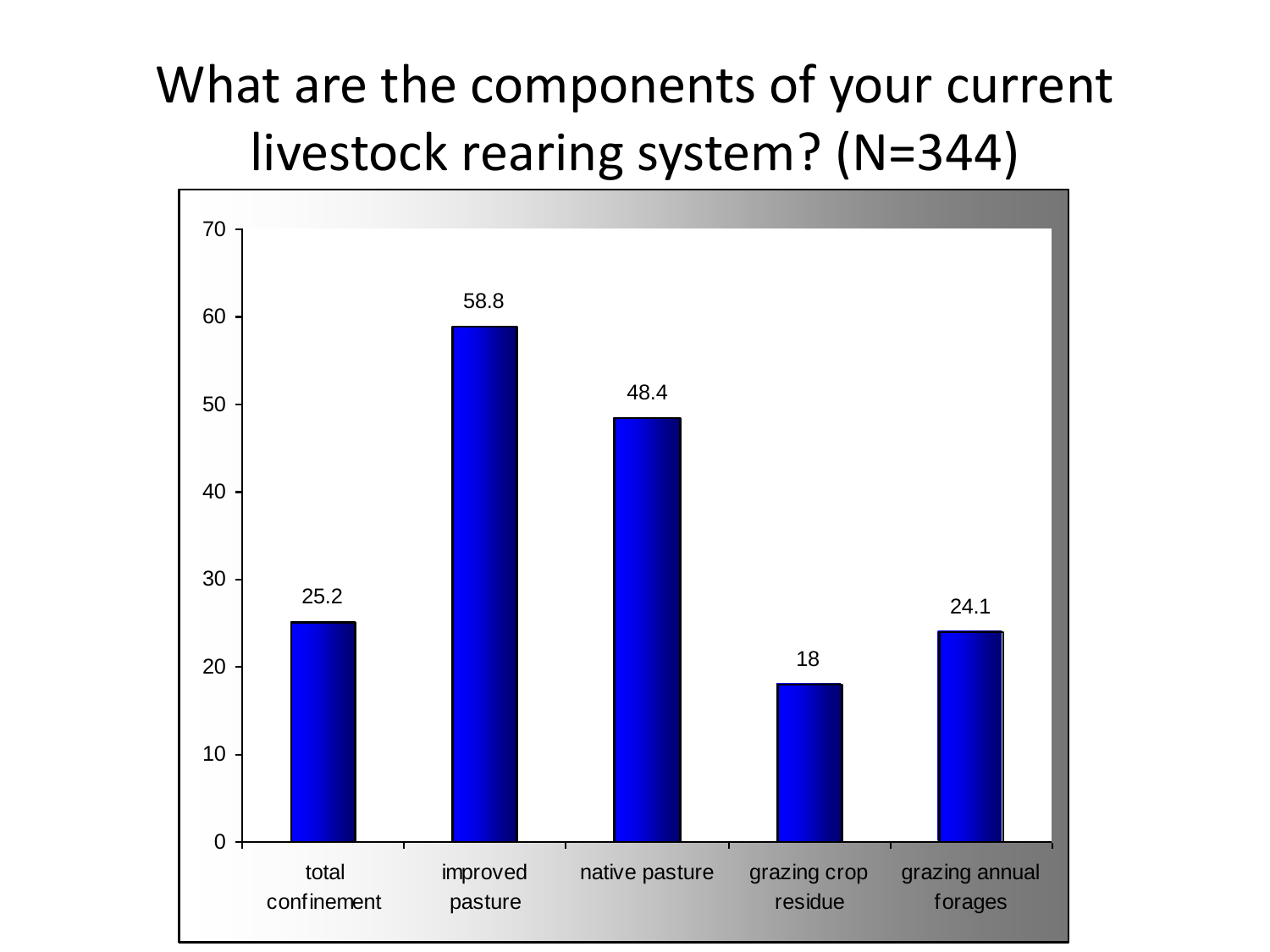## How frequently do you feed the following to your livestock?

 $(1 = never; 2 = sometimes; 3 = often; 4 = always)$ 

|             | N   |      | Mean Median S.D. |       |
|-------------|-----|------|------------------|-------|
| Grain       | 329 | 2.83 | 3                | .949  |
| By products | 283 | 1.66 |                  | 1.003 |
| Hay         | 326 | 3.15 | 3                | .762  |
| Baleage     | 248 | 1.50 | $\mathbf{1}$     | .904  |
| Silage      | 251 | 1.48 |                  | .961  |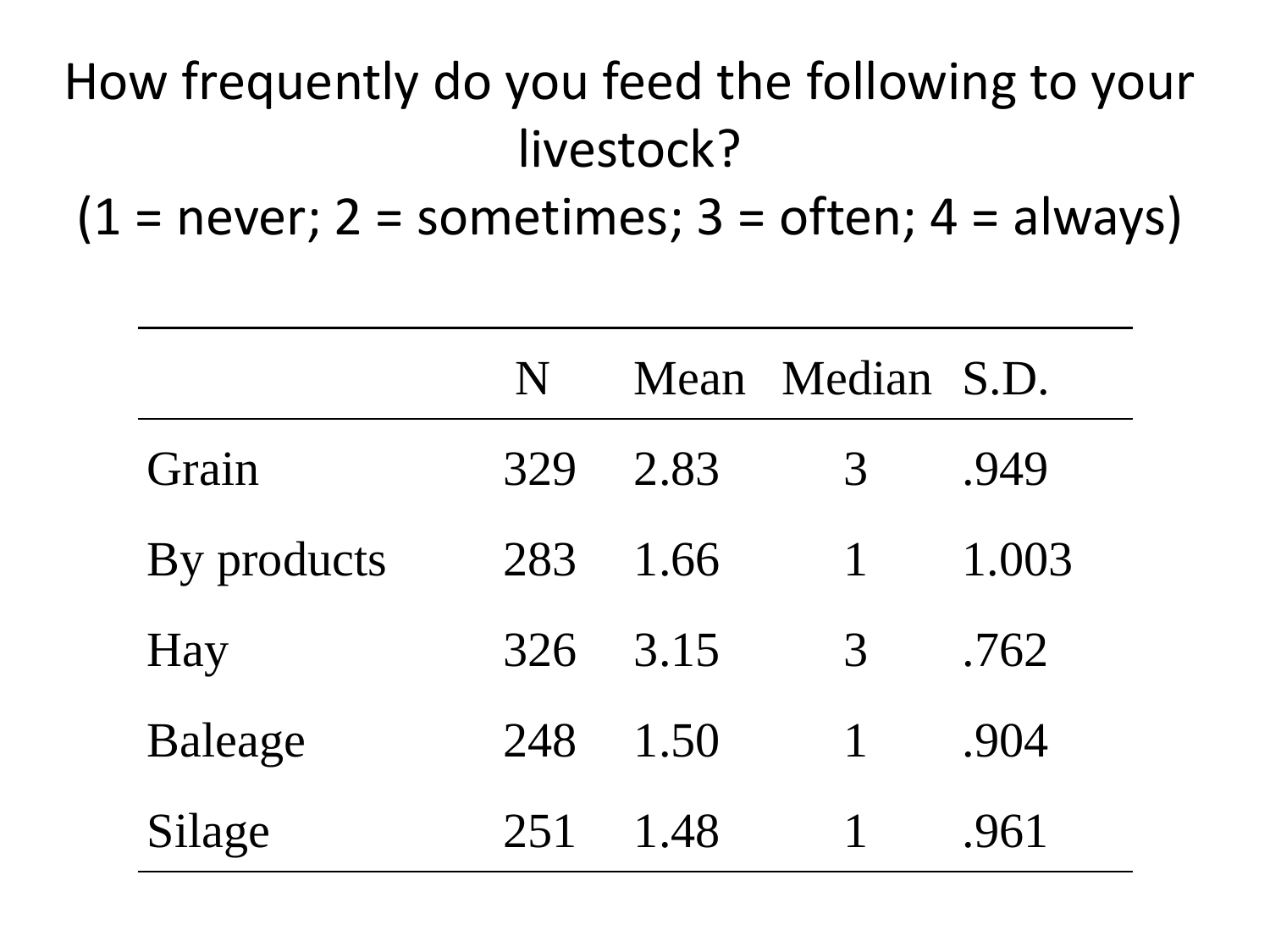### 75.60% said they currently used a grazing based system to manage their livestock. Why?

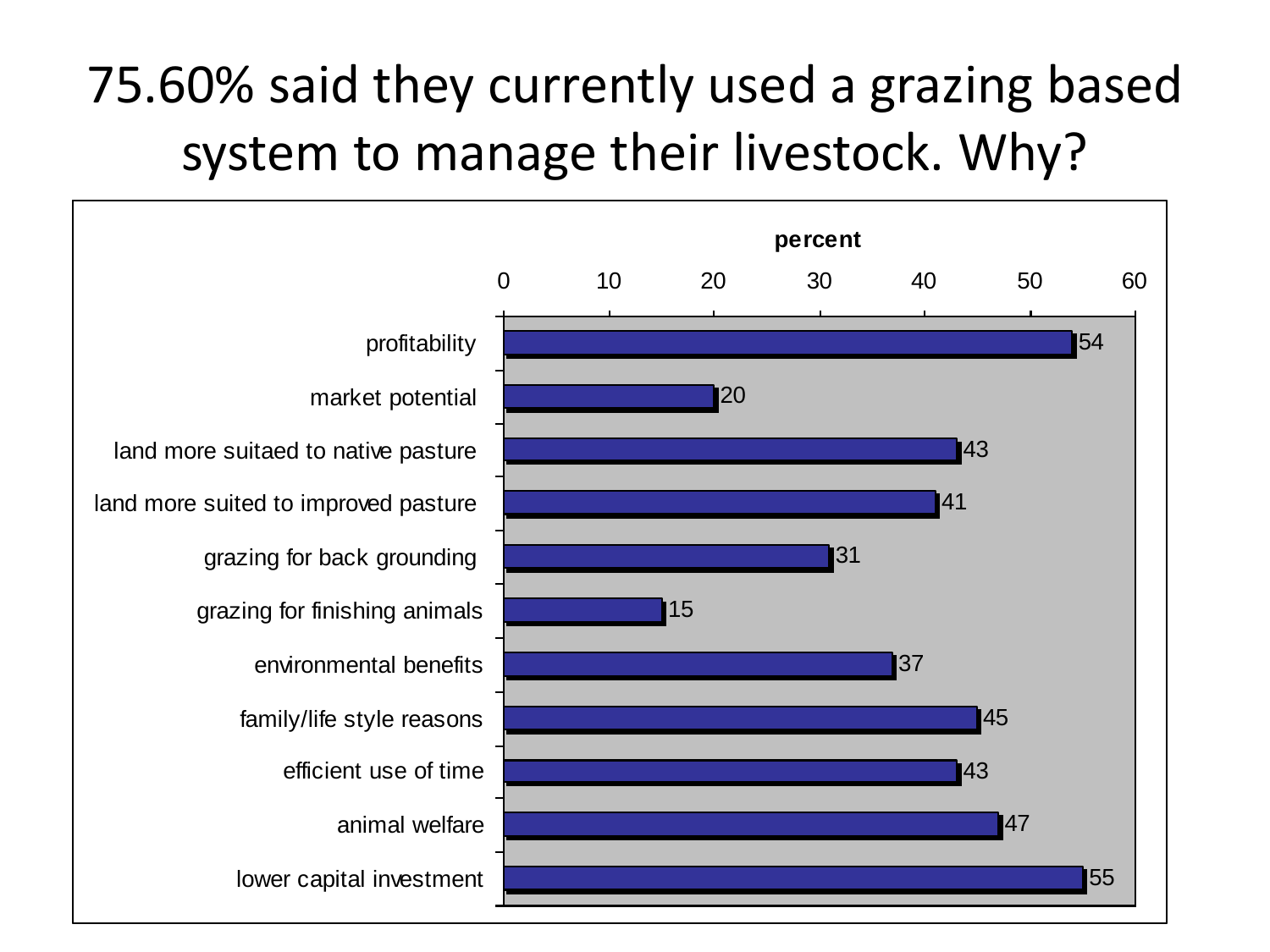#### 24.4% said they currently DO NOT used a grazing based system to manage their livestock. Why?

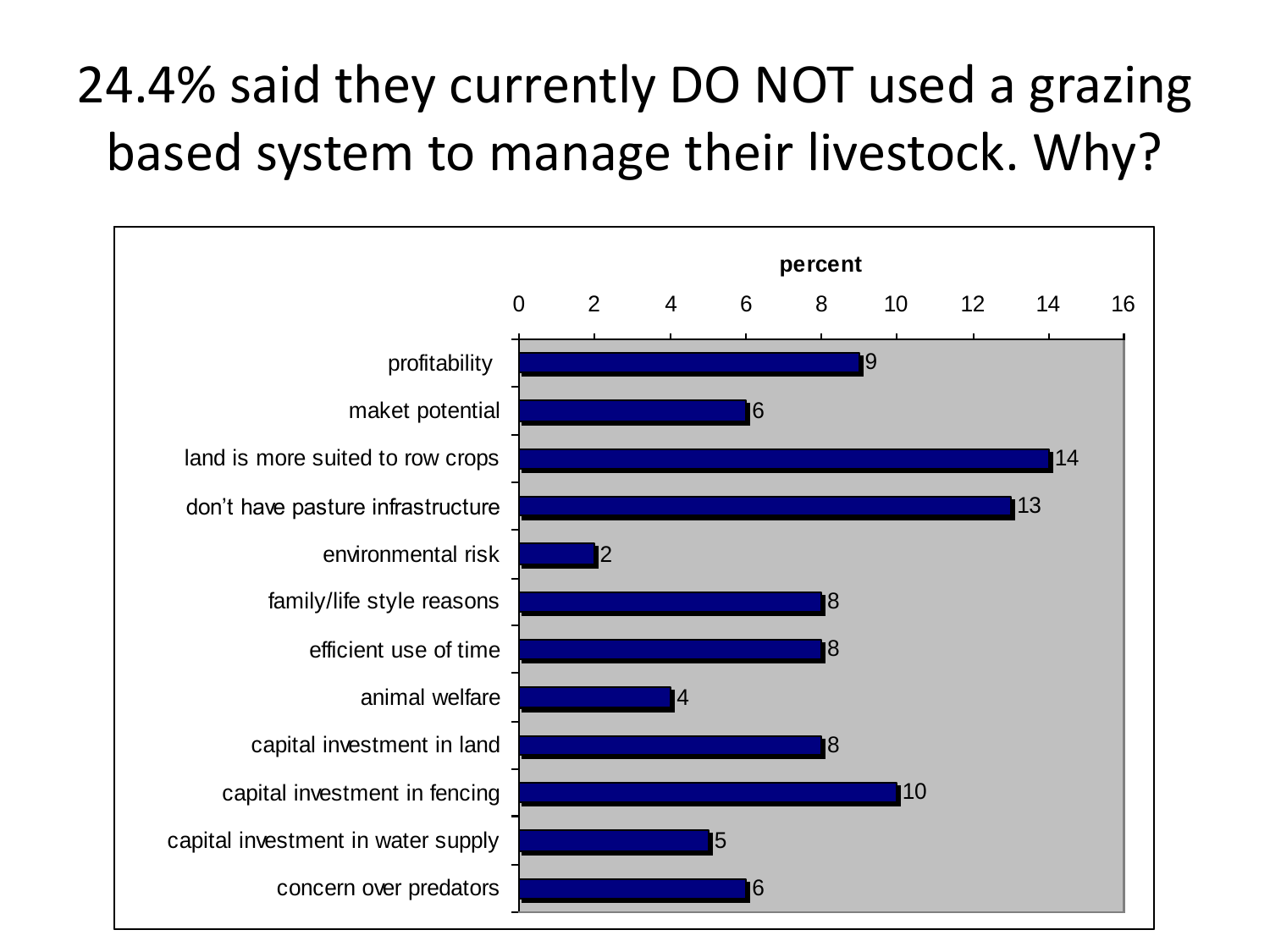## Effect of beef management system on animal growth, carcass weight, and carcass characteristics

|                                       | <b>Spring Born</b><br>10 Month | <b>Fall Born</b><br>10 Month | <b>Spring Born</b><br><b>Yearling</b> | <b>Feedlot</b><br><b>Finished</b> |
|---------------------------------------|--------------------------------|------------------------------|---------------------------------------|-----------------------------------|
| 7 Month wt, lb                        | 511.9                          | 540.8                        | 514.2                                 | 513.5                             |
| 10 Month wt, lb                       | 684.3                          | 746.5                        | 607.0                                 | 647.8                             |
| Wt off test, lb                       | 684.3                          | 746.5                        | 923.7                                 | 1110.5                            |
| Age off test, days                    | 278                            | 298                          | 483                                   | 425                               |
| HCW, lb                               | 360.5                          | 404.1                        | 479.9                                 | 661.2                             |
| Marbling score <sup>1</sup>           | 494                            | 419                          | 428                                   | 604                               |
| <b>USDA Quality Grade<sup>2</sup></b> | 4.5                            | 3.8                          | 3.9                                   | 5.6                               |
| <b>USDA Yield Grade</b>               | 2.1                            | 2.3                          | 2.4                                   | 3.6                               |

<sup>1</sup>Marbling 400-490=Select; 500-590=Low Choice; 600-690=Average Choice

 $^{2}$ QG 4.0-4.9 = Select; 5.0-5.9 = Low Choice